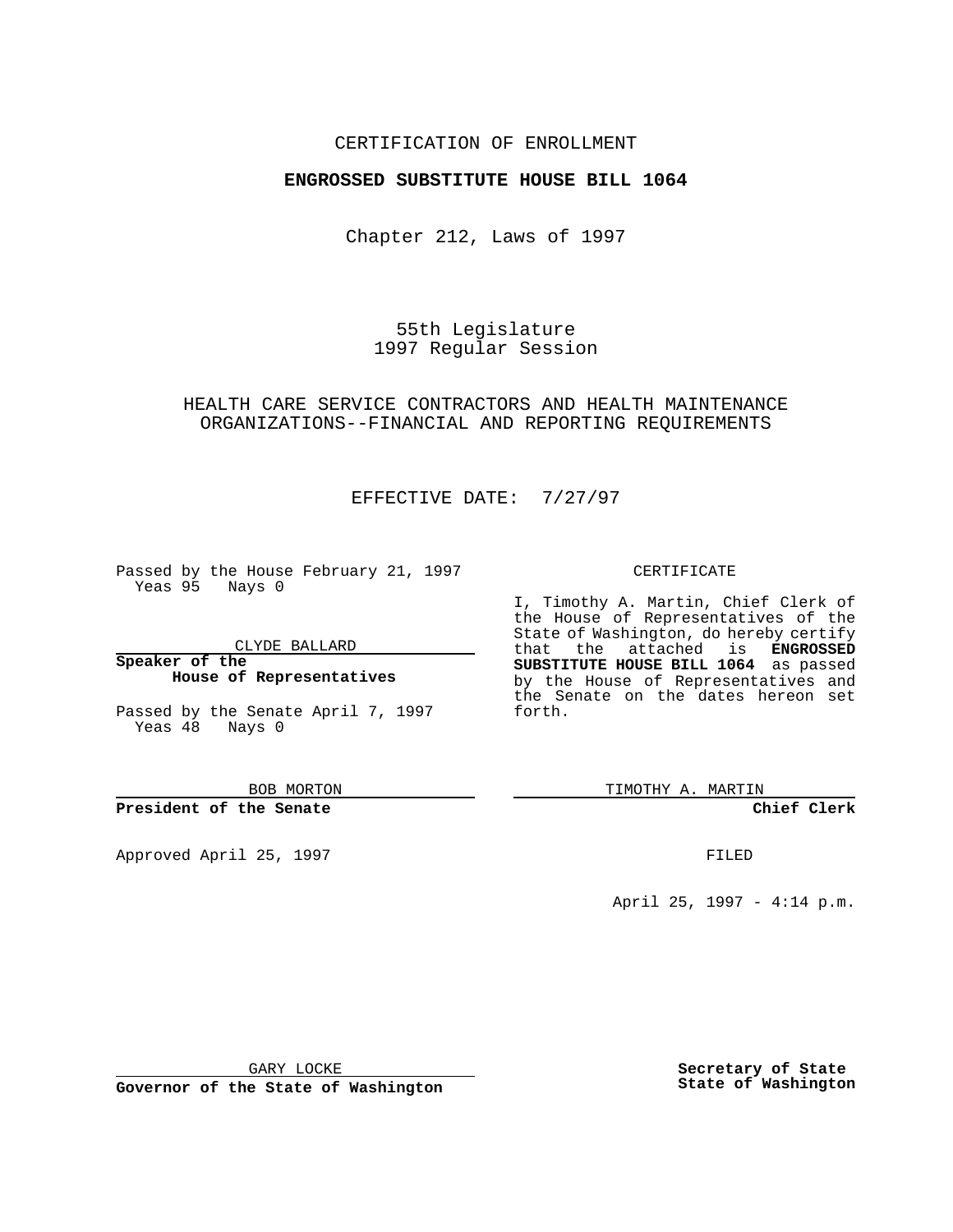## **ENGROSSED SUBSTITUTE HOUSE BILL 1064** \_\_\_\_\_\_\_\_\_\_\_\_\_\_\_\_\_\_\_\_\_\_\_\_\_\_\_\_\_\_\_\_\_\_\_\_\_\_\_\_\_\_\_\_\_\_\_

\_\_\_\_\_\_\_\_\_\_\_\_\_\_\_\_\_\_\_\_\_\_\_\_\_\_\_\_\_\_\_\_\_\_\_\_\_\_\_\_\_\_\_\_\_\_\_

Passed Legislature - 1997 Regular Session

#### **State of Washington 55th Legislature 1997 Regular Session**

**By** House Committee on Financial Institutions & Insurance (originally sponsored by Representatives L. Thomas, Wolfe, Dyer and Mason; by request of Insurance Commissioner)

Read first time 01/29/97.

 AN ACT Relating to the financial and reporting requirements of 2 health care service contractors and health maintenance organizations; amending RCW 48.44.035, 48.44.037, 48.44.095, 48.46.080, and 48.46.235; adding a new section to chapter 48.44 RCW; and adding a new section to chapter 48.46 RCW.

BE IT ENACTED BY THE LEGISLATURE OF THE STATE OF WASHINGTON:

 **Sec. 1.** RCW 48.44.035 and 1990 c 120 s 3 are each amended to read as follows:

 (1) For purposes of this section only, "limited health care service" means dental care services, vision care services, mental health services, chemical dependency services, pharmaceutical services, podiatric care services, and such other services as may be determined by the commissioner to be limited health services, but does not include hospital, medical, surgical, emergency, or out-of-area services except as those services are provided incidentally to the limited health services set forth in this subsection.

 (2) For purposes of this section only, a "limited health care service contractor" means a health care service contractor that offers one and only one limited health care service.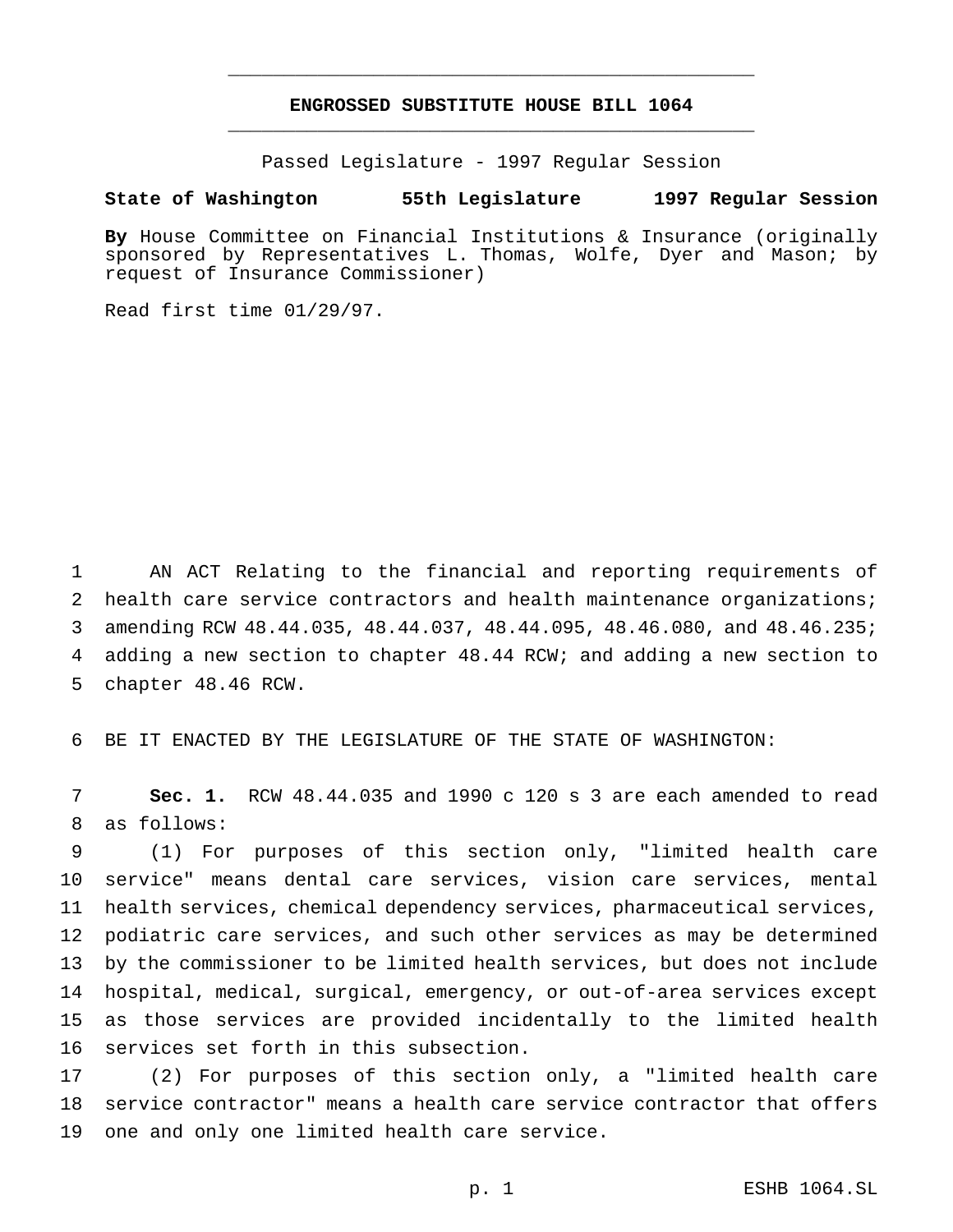(3) Except as provided in subsection (4) of this section, every limited health care service contractor must have and maintain a minimum net worth of three hundred thousand dollars.

 (4) A limited health care service contractor registered before the effective date of this act that, on the effective date of this act, has a minimum net worth equal to or greater than that required by subsection (3) of this section must continue to have and maintain the minimum net worth required by subsection (3) of this section. A limited health care service contractor registered before the effective date of 10 this act that, on the effective date of this act, does not have the minimum net worth required by subsection (3) of this section must have 12 and maintain a minimum net worth of:

 (a) Thirty-five percent of the amount required by subsection (3) of 14 this section by December 31, 1997;

 (b) Seventy percent of the amount required by subsection (3) of 16 this section by December 31, 1998; and

 (c) One hundred percent of the amount required by subsection (3) of this section by December 31, 1999.

19 (5) For all limited health care service contractors that have had a certificate of registration for less than three years, their uncovered expenditures shall be either insured or guaranteed by a foreign or domestic carrier admitted in the state of Washington or by another carrier acceptable to the commissioner. All such contractors shall also deposit with the commissioner one-half of one percent of their projected premium for the next year in cash, approved surety bond, securities, or other form acceptable to the commissioner.

27 ( $(\frac{4}{4})$ ) (6) For all limited health care service contractors that have had a certificate of registration for three years or more, their uncovered expenditures shall be assured by depositing with the insurance commissioner twenty-five percent of their last year's uncovered expenditures as reported to the commissioner and adjusted to reflect any anticipated increases or decreases during the ensuing year plus an amount for unearned prepayments; in cash, approved surety bond, securities, or other form acceptable to the commissioner. Compliance 35 with subsection  $((+3))$  (5) of this section shall also constitute compliance with this requirement.

37  $((+5))$   $(7)$  Limited health service contractors need not comply with RCW 48.44.030 or 48.44.037.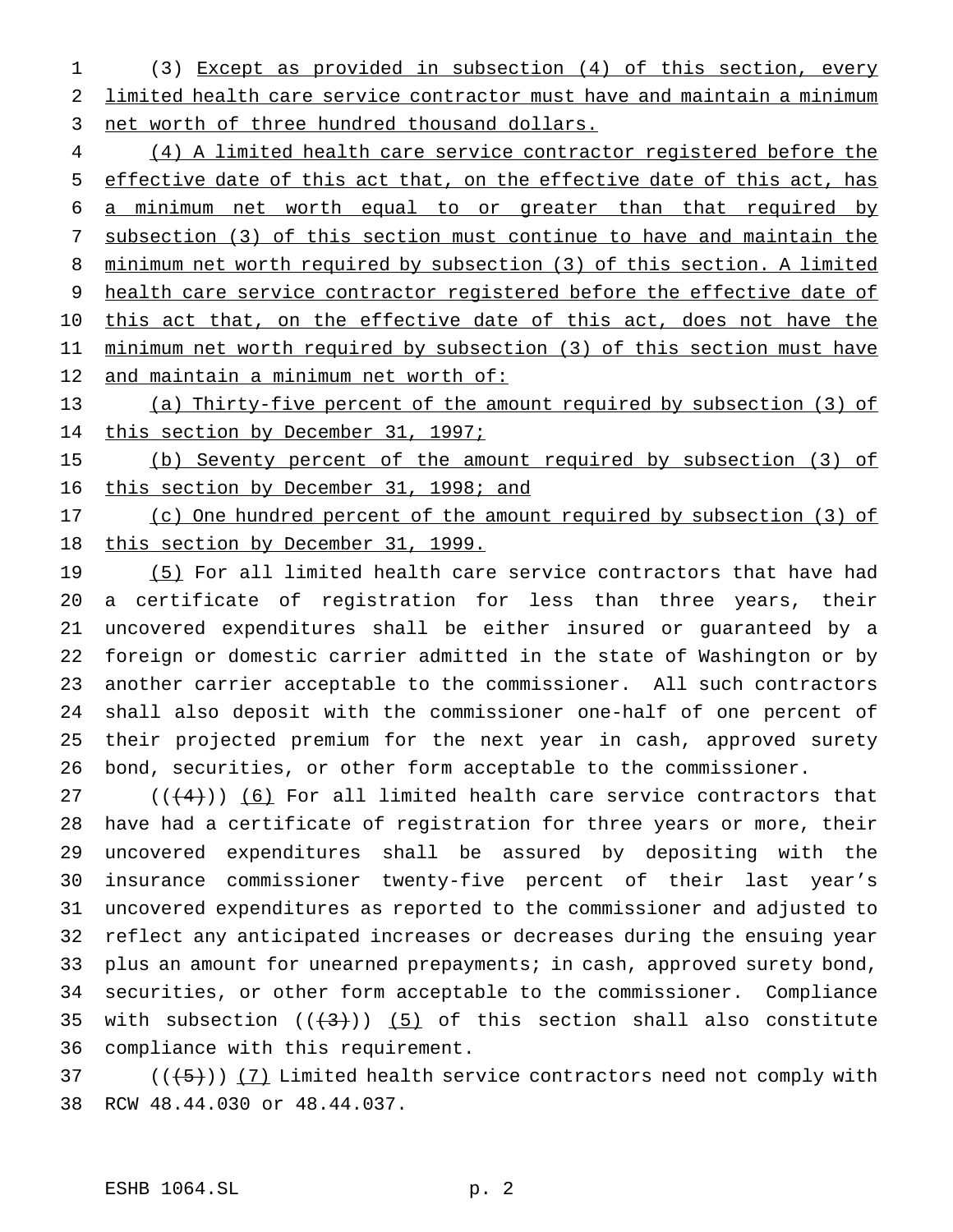1 **Sec. 2.** RCW 48.44.037 and 1990 c 120 s 4 are each amended to read 2 as follows:

3 (1)( $(\frac{1}{(4)})$ ) Except as provided in subsection (2) of this section, 4 every health care service contractor must have  $((a))$  and maintain a 5 minimum net worth ((of one million five hundred thousand dollars at the time of initial registration under this chapter and a net worth of one million dollars thereafter. The commissioner is authorized to establish standards for reviewing a health care service contractor's financial integrity when, for any reason, its net worth is reduced below one million dollars. When satisfied that such a health care service contractor is financially stable and not hazardous to its enrolled participants, the commissioner may waive compliance with the one million dollar net worth standard otherwise required by this 14 subsection. When such a health care service contractor's net worth 15 falls below five hundred thousand dollars, the commissioner shall require that net worth be increased to one million dollars.

17 (b) A health care service contractor who fails to maintain the 18 required net worth must cure that defect in compliance with an order of 19 the commissioner rendered in conformity with rules adopted under 20 chapter 34.05 RCW. The commissioner may take appropriate action to 21 assure that the continued operation of the health care service 22 contractor will not be hazardous to its enrolled participants)) equal 23 to the greater of:

24 (a) Three million dollars; or

 (b) Two percent of the annual premium earned, as reported on the most recent annual financial statement filed with the commissioner, on 27 the first one hundred fifty million dollars of premium and one percent of the annual premium on the premium in excess of one hundred fifty million dollars.

30 (2) A health care service contractor registered before (( $J$ une  $7$ ,  $31$   $1990,$ )) the effective date of this act that, on the effective date of 32 this act, has a minimum net worth equal to or greater than that 33 required by subsection (1) of this section must continue to have and 34 maintain the minimum net worth required by subsection (1) of this 35 section. A health care service contractor registered before the 36 effective date of this act that, on the effective date of this act, 37 does not have the minimum net worth required by subsection (1) of this 38 section must have and maintain a minimum net worth of: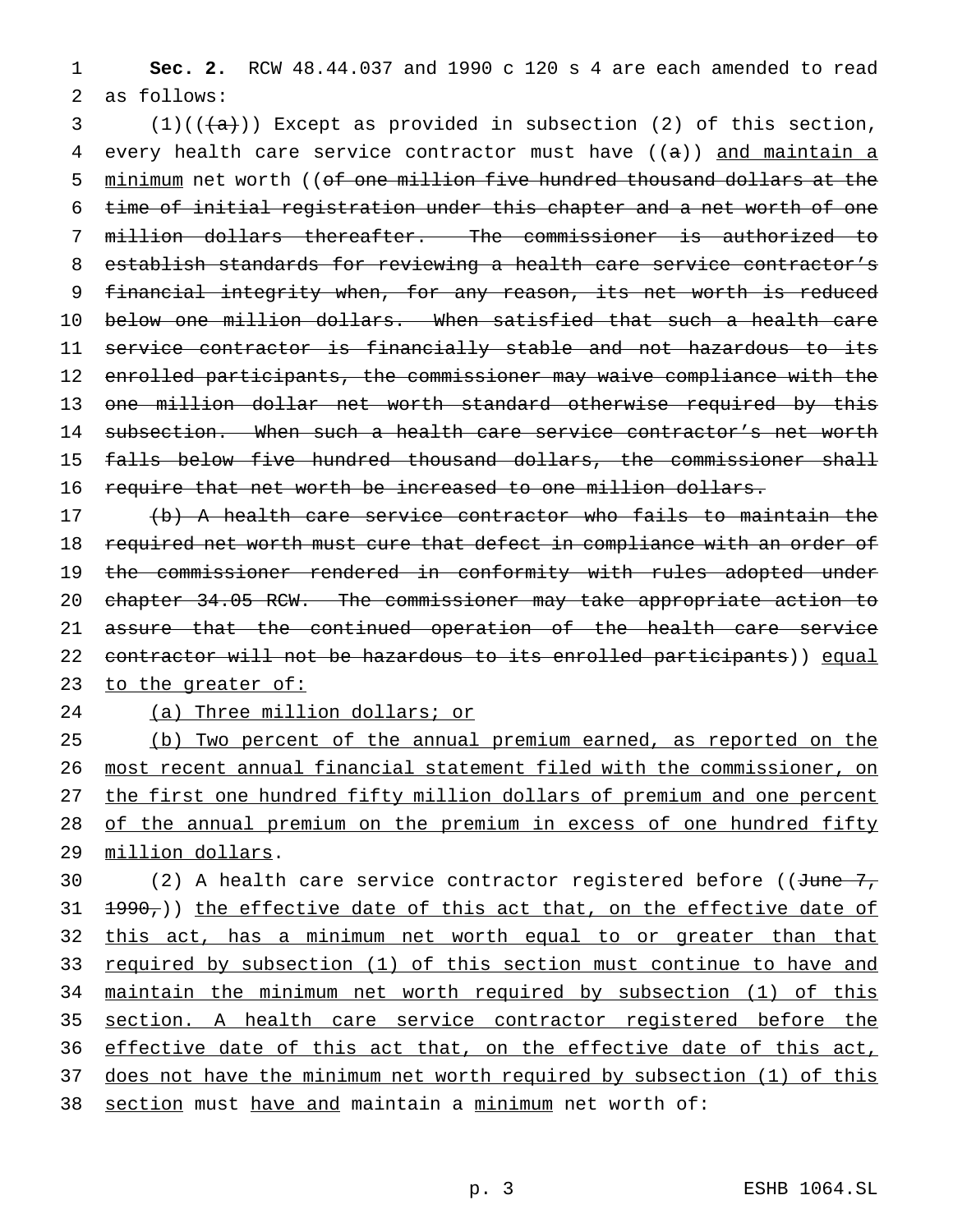(a) ((Twenty-five percent of the amount required by subsection (1) 2 of this section by December 31, 1990)) The amount required immediately 3 prior to the effective date of this act until December 31, 1997;

 (b) Fifty percent of the amount required by subsection (1) of this 5 section by December 31, ((<del>1991</del>)) 1997;

 (c) Seventy-five percent of the amount required by subsection (1) 7 of this section by December 31,  $((1992))$  1998; and

 (d) One hundred percent of the amount required by subsection (1) of 9 this section by December 31, ((1993)) 1999.

 (3)(a) In determining net worth, no debt shall be considered fully subordinated unless the subordination is in a form acceptable to the commissioner. An interest obligation relating to the repayment of a subordinated debt must be similarly subordinated.

 (b) The interest expenses relating to the repayment of a fully subordinated debt shall not be considered uncovered expenditures.

 (c) A subordinated debt incurred by a note meeting the requirement of this section, and otherwise acceptable to the commissioner, shall not be considered a liability and shall be recorded as equity.

 (4) Every health care service contractor shall, when determining liabilities, include an amount estimated in the aggregate to provide for any unearned premium and for the payment of all claims for health care expenditures which have been incurred, whether reported or unreported, which are unpaid and for which the organization is or may be liable, and to provide for the expense of adjustment or settlement of the claims.

 Liabilities shall be computed in accordance with regulations adopted by the commissioner upon reasonable consideration of the ascertained experience and character of the health care service contractor.

 (5) All income from reserves on deposit with the commissioner shall belong to the depositing health care service contractor and shall be paid to it as it becomes available.

 (6) Any funded reserve required by this chapter shall be considered an asset of the health care service contractor in determining the organization's net worth.

 (7) A health care service contractor that has made a securities deposit with the commissioner may, at its option, withdraw the securities deposit or any part thereof after first having deposited or provided in lieu thereof an approved surety bond, a deposit of cash or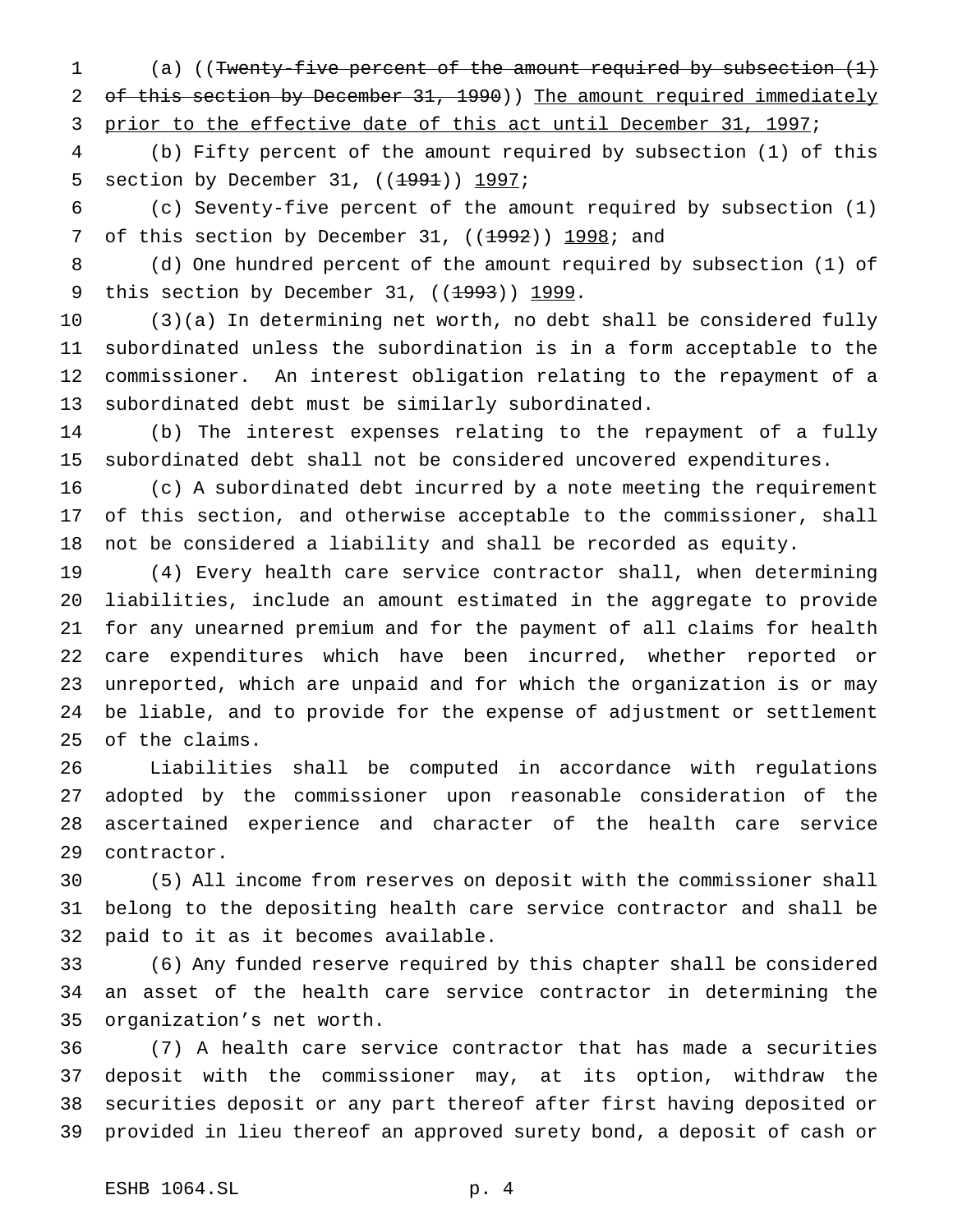securities, or any combination of these or other deposits of equal amount and value to that withdrawn. Any securities and surety bond shall be subject to approval by the commissioner before being substituted.

 NEW SECTION. **Sec. 3.** A new section is added to chapter 48.44 RCW to read as follows:

(1) For purposes of this section:

 (a) "Domestic health care service contractor" means a health care service contractor formed under the laws of this state; and

 (b) "Foreign health care service contractor" means a health care service contractor formed under the laws of the United States, of a state or territory of the United States other than this state, or of the District of Columbia.

 (2) If the minimum net worth of a domestic health care service contractor falls below the minimum net worth required by this chapter, the commissioner shall at once ascertain the amount of the deficiency and serve notice upon the domestic health care service contractor to cure the deficiency within ninety days after that service of notice.

 (3) If the deficiency is not cured, and proof thereof filed with the commissioner within the ninety-day period, the domestic health care service contractor shall be declared insolvent and shall be proceeded against as authorized by this code, or the commissioner shall, consistent with chapters 48.04 and 34.05 RCW, suspend or revoke the registration of the domestic health care service contractor as being hazardous to its subscribers and the people in this state.

 (4) If the deficiency is not cured the domestic health care service contractor shall not issue or deliver any individual or group contract after the expiration of the ninety-day period.

 (5) If the minimum net worth of a foreign health care service contractor falls below the minimum net worth required by this chapter, the commissioner shall, consistent with chapters 48.04 and 34.05 RCW, suspend or revoke the foreign health care service contractor's registration as being hazardous to its subscribers or the people in this state.

 **Sec. 4.** RCW 48.44.095 and 1993 c 492 s 295 are each amended to read as follows: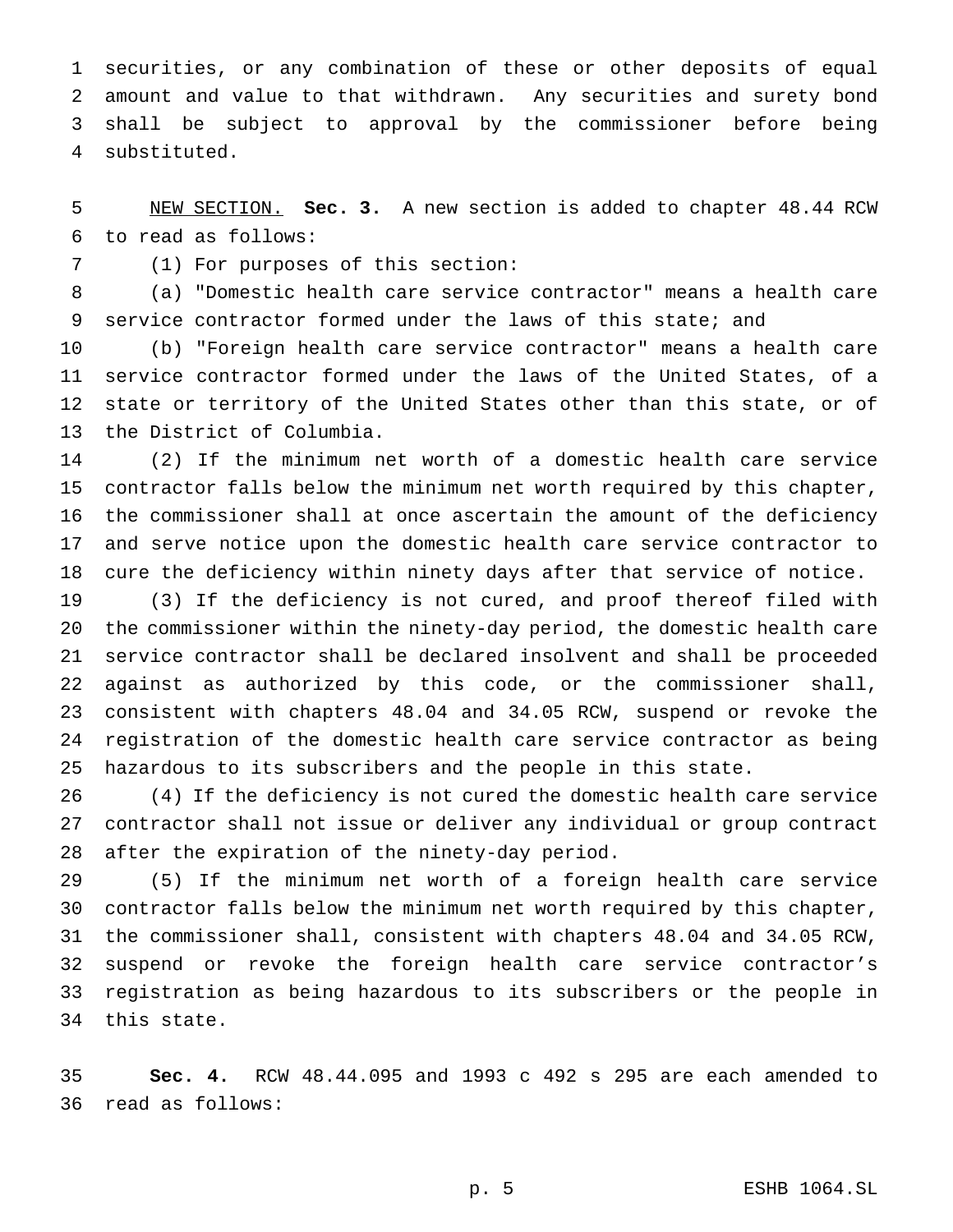(1) Every health care service contractor shall annually, before the first day of March, file with the commissioner a statement verified by at least two of the principal officers of the health care service contractor showing its financial condition as of the last day of the preceding calendar year. The statement shall be in such form as is furnished or prescribed by the commissioner. The commissioner may for good reason allow a reasonable extension of the time within which such annual statement shall be filed.

 (2) In addition to the requirements of subsection (1) of this 10 section, every health care service contractor that is registered in this state shall annually, on or before March 1st of each year, file 12 with the national association of insurance commissioners a copy of its annual statement, along with those additional schedules as prescribed 14 by the commissioner for the preceding year. The information filed with the national association of insurance commissioners shall be in the same format and scope as that required by the commissioner and shall include the signed jurate page and the actuarial certification. Any amendments and addendums to the annual statement filing subsequently filed with the commissioner shall also be filed with the national association of insurance commissioners.

 (3) Coincident with the filing of its annual statement and other 22 schedules, each health care service contractor shall pay a reasonable 23 fee directly to the national association of insurance commissioners in an amount approved by the commissioner to cover the costs associated with the analysis of the annual statement.

 (4) Foreign health care service contractors that are domiciled in 27 a state that has a law substantially similar to subsection (2) of this section are considered to be in compliance with this section.

 (5) In the absence of actual malice, members of the national association of insurance commissioners, their duly authorized committees, subcommittees, and task forces, their delegates, national association of insurance commissioners employees, and all other persons 33 charged with the responsibility of collecting, reviewing, analyzing, and dissimilating the information developed from the filing of the annual statement shall be acting as agents of the commissioner under the authority of this section and shall not be subject to civil 37 liability for libel, slander, or any other cause of action by virtue of their collection, review, analysis, or dissimilation of the data and information collected for the filings required under this section.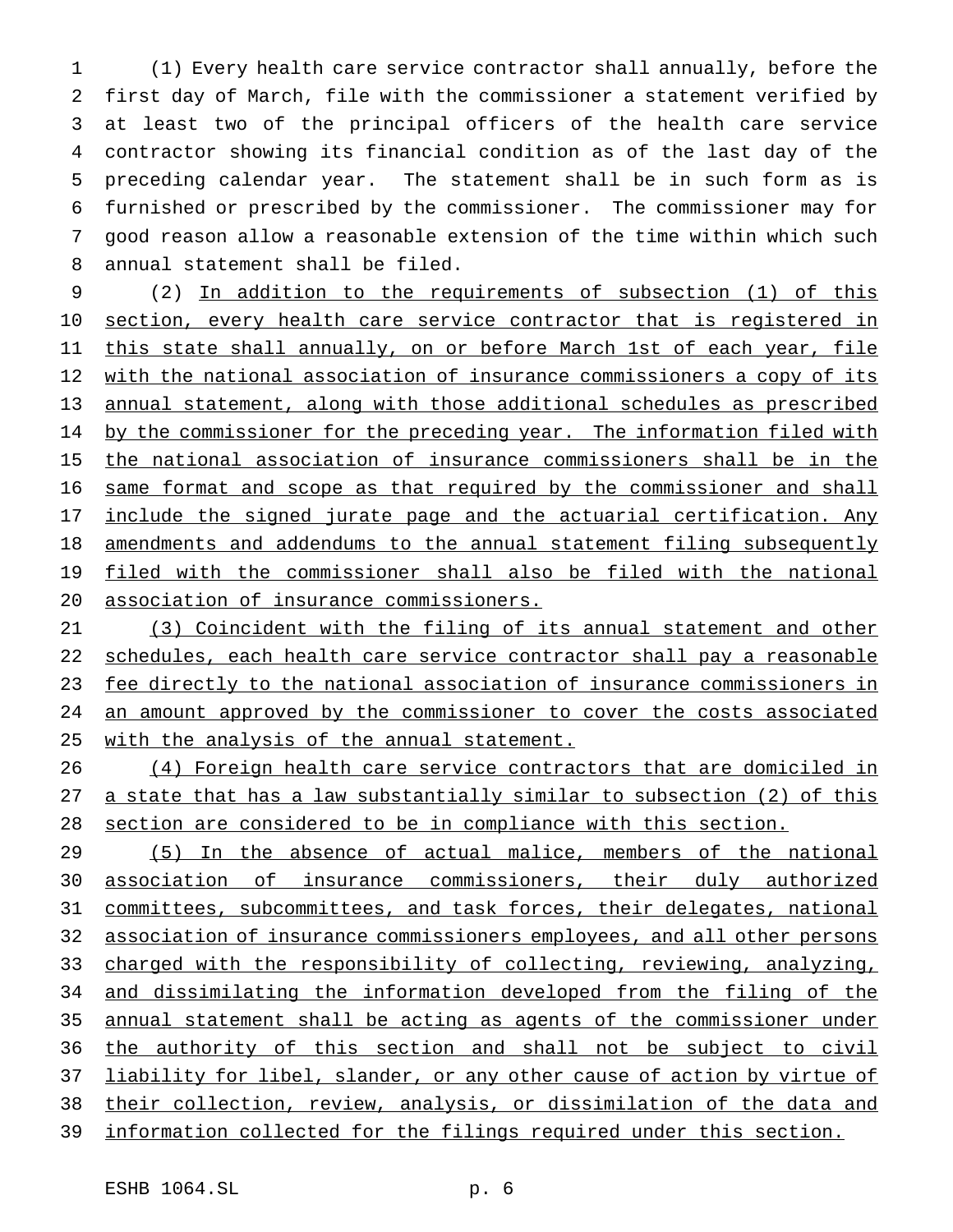(6) The commissioner may suspend or revoke the certificate of registration of any health care service contractor failing to file its 3 annual statement or pay the fees when due or during any extension of time therefor which the commissioner, for good cause, may grant.

 **Sec. 5.** RCW 48.46.080 and 1993 c 492 s 296 are each amended to read as follows:

 (1) Every health maintenance organization shall annually, before the first day of March, file with the commissioner a statement verified by at least two of the principal officers of the health maintenance organization showing its financial condition as of the last day of the preceding calendar year.

 (2) Such annual report shall be in such form as the commissioner shall prescribe and shall include:

 (a) A financial statement of such organization, including its balance sheet and receipts and disbursements for the preceding year, which reflects at a minimum;

17 (i) All prepayments and other payments received for health care services rendered pursuant to health maintenance agreements;

 (ii) Expenditures to all categories of health care facilities, providers, insurance companies, or hospital or medical service plan corporations with which such organization has contracted to fulfill obligations to enrolled participants arising out of its health maintenance agreements, together with all other direct expenses including depreciation, enrollment, and commission; and

 (iii) Expenditures for capital improvements, or additions thereto, including but not limited to construction, renovation, or purchase of 27 facilities and capital equipment;

 (b) The number of participants enrolled and terminated during the report period. Every employer offering health care benefits to their employees through a group contract with a health maintenance organization shall furnish said health maintenance organization with a list of their employees enrolled under such plan;

 (c) The number of doctors by type of practice who, under contract with or as an employee of the health maintenance organization, 35 furnished health care services to consumers during the past year;

 (d) A report of the names and addresses of all officers, directors, or trustees of the health maintenance organization during the preceding year, and the amount of wages, expense reimbursements, or other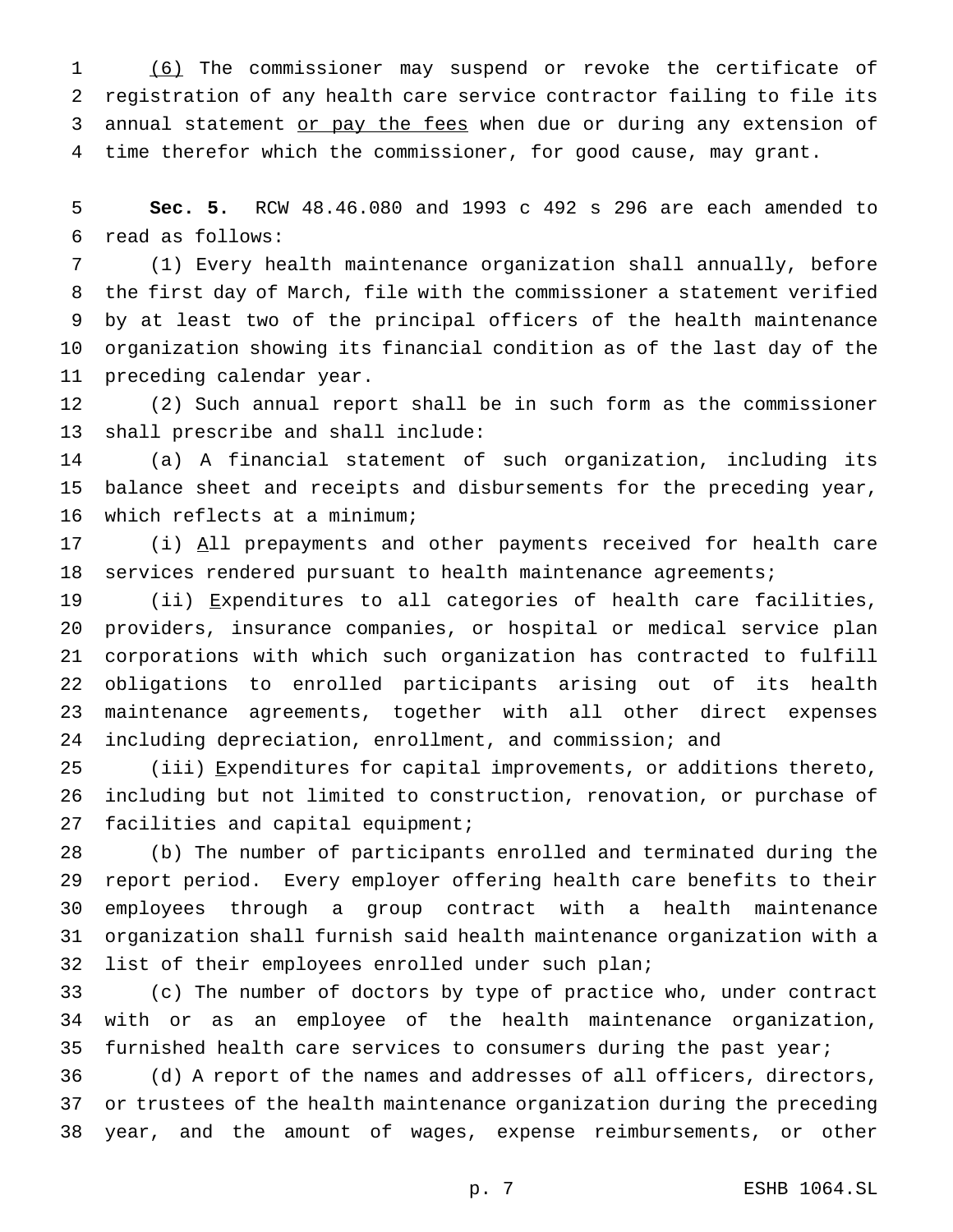payments to such individuals for services to such organization. For partnership and professional service corporations, a report shall be made for partners or shareholders as to any compensation or expense reimbursement received by them for services, other than for services and expenses relating directly for patient care;

 (e) Such other information relating to the performance of the health maintenance organization or the health care facilities or providers with which it has contracted as reasonably necessary to the proper and effective administration of this chapter, in accordance with 10 rules and regulations; and

 (f) Disclosure of any financial interests held by officers and directors in any providers associated with the health maintenance organization or any provider of the health maintenance organization.

 (3) The commissioner may for good reason allow a reasonable extension of the time within which such annual statement shall be filed.

 (4) In addition to the requirements of subsections (1) and (2) of this section, every health maintenance organization that is registered 19 in this state shall annually, on or before March 1st of each year, file with the national association of insurance commissioners a copy of its annual statement, along with those additional schedules as prescribed 22 by the commissioner for the preceding year. The information filed with the national association of insurance commissioners shall be in the same format and scope as that required by the commissioner and shall 25 include the signed jurate page and the actuarial certification. Any amendments and addendums to the annual statement filing subsequently filed with the commissioner shall also be filed with the national association of insurance commissioners.

 (5) Coincident with the filing of its annual statement and other schedules, each health maintenance organization shall pay a reasonable fee directly to the national association of insurance commissioners in an amount approved by the commissioner to cover the costs associated with the analysis of the annual statement.

 (6) Foreign health maintenance organizations that are domiciled in a state that has a law substantially similar to subsection (4) of this section are considered to be in compliance with this section.

 (7) In the absence of actual malice, members of the national association of insurance commissioners, their duly authorized committees, subcommittees, and task forces, their delegates, national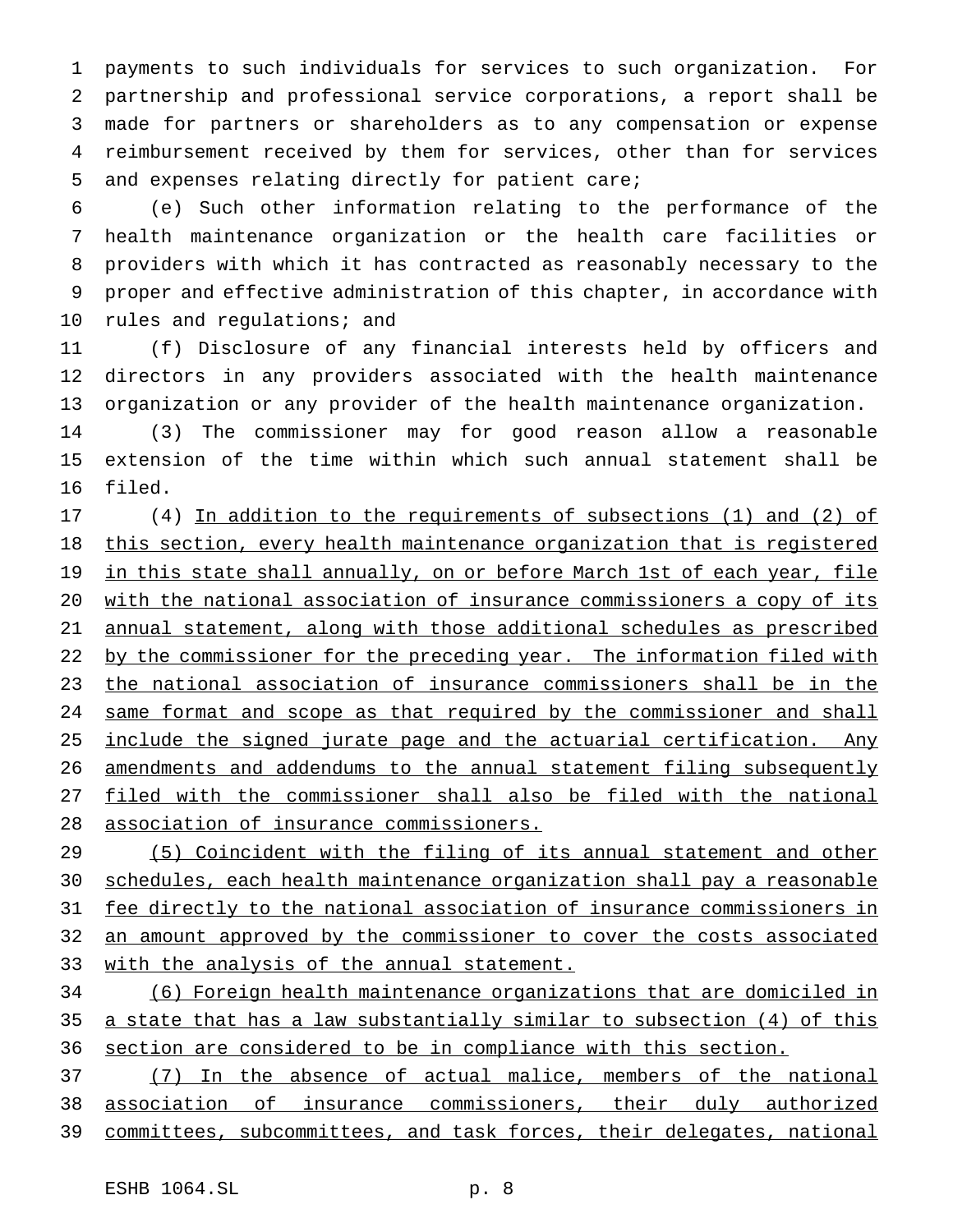association of insurance commissioners employees, and all other persons charged with the responsibility of collecting, reviewing, analyzing, and dissimilating the information developed from the filing of the annual statement shall be acting as agents of the commissioner under the authority of this section and shall not be subject to civil liability for libel, slander, or any other cause of action by virtue of their collection, review, analysis, or dissimilation of the data and 8 information collected for the filings required under this section.

 (8) The commissioner may suspend or revoke the certificate of registration of any health maintenance organization failing to file its 11 annual statement or pay the fees when due or during any extension of time therefor which the commissioner, for good cause, may grant.

 $((\frac{1}{5}))(9)$  No person shall knowingly file with any public official or knowingly make, publish, or disseminate any financial statement of a health maintenance organization which does not accurately state the health maintenance organization's financial condition.

 **Sec. 6.** RCW 48.46.235 and 1990 c 119 s 5 are each amended to read as follows:

 (1) Except as provided in subsection (2) of this section, every health maintenance organization must have and maintain a minimum net worth equal to the greater of:

22 (a)  $((\Theta<sub>ne</sub>))$  Three million dollars; or

23 (b) Two percent of annual premium ((revenues)) earned as reported on the most recent annual financial statement filed with the commissioner on the first one hundred fifty million dollars of premium and one percent of annual premium on the premium in excess of one hundred fifty million dollars; or

 (c) An amount equal to the sum of three months' uncovered expenditures as reported on the most recent financial statement filed with the commissioner.

31 (2) A health maintenance organization registered before ((June 7, 32 <del>1990,</del>)) the effective date of this act that, on the effective date of 33 this act, has a minimum net worth equal to or greater than that required by subsection (1) of this section must continue to have and maintain the minimum net worth required by subsection (1) of this section. A health maintenance organization registered before the 37 effective date of this act that, on the effective date of this act,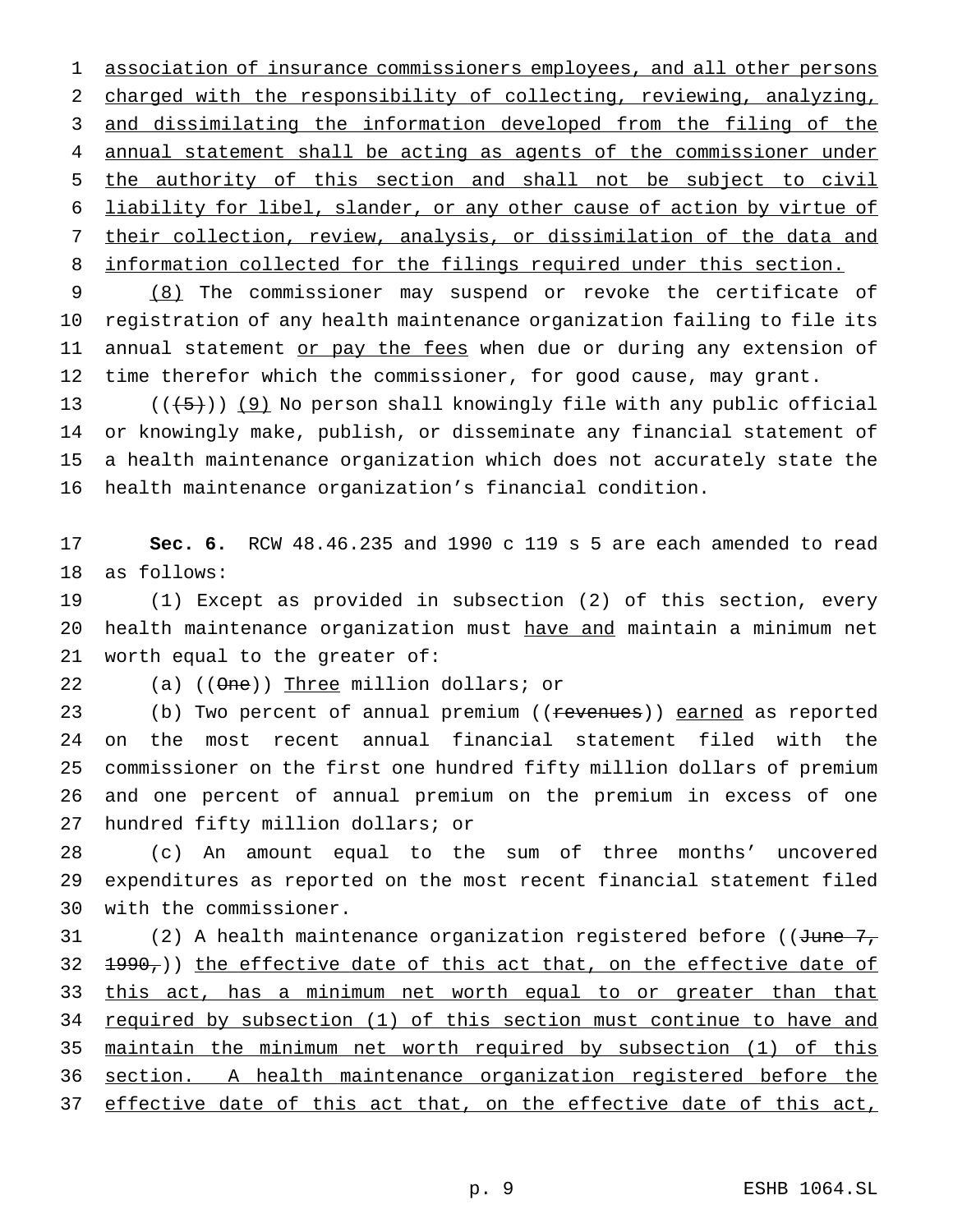does not have the minimum net worth required by subsection (1) of this section must have and maintain a minimum net worth of:

3 (a) ((Twenty-five percent of the amount required by subsection  $(1)$ 4 of this section by December 31, 1990)) The amount required immediately prior to the effective date of this act until December 31, 1997;

 (b) Fifty percent of the amount required by subsection (1) of this 7 section by December 31, ((1991)) 1997;

 (c) Seventy-five percent of the amount required by subsection (1) 9 of this section by December 31, ((1992)) 1998; and

 (d) One hundred percent of the amount required by subsection (1) of 11 this section by December 31, ((<del>1993</del>)) 1999.

 (3)(a) In determining net worth, no debt shall be considered fully subordinated unless the subordination clause is in a form acceptable to the commissioner. An interest obligation relating to the repayment of a subordinated debt must be similarly subordinated.

 (b) The interest expenses relating to the repayment of a fully subordinated debt shall not be considered uncovered expenditures.

 (c) A subordinated debt incurred by a note meeting the requirement of this section, and otherwise acceptable to the commissioner, shall not be considered a liability and shall be recorded as equity.

 (4) Every health maintenance organization shall, when determining liabilities, include an amount estimated in the aggregate to provide for any unearned premium and for the payment of all claims for health care expenditures that have been incurred, whether reported or unreported, which are unpaid and for which such organization is or may be liable, and to provide for the expense of adjustment or settlement of such claims.

 Such liabilities shall be computed in accordance with rules promulgated by the commissioner upon reasonable consideration of the ascertained experience and character of the health maintenance organization.

 NEW SECTION. **Sec. 7.** A new section is added to chapter 48.46 RCW to read as follows:

(1) For purposes of this section:

 (a) "Domestic health maintenance organization" means a health maintenance organization formed under the laws of this state; and

 (b) "Foreign health maintenance organization" means a health maintenance organization formed under the laws of the United States, of